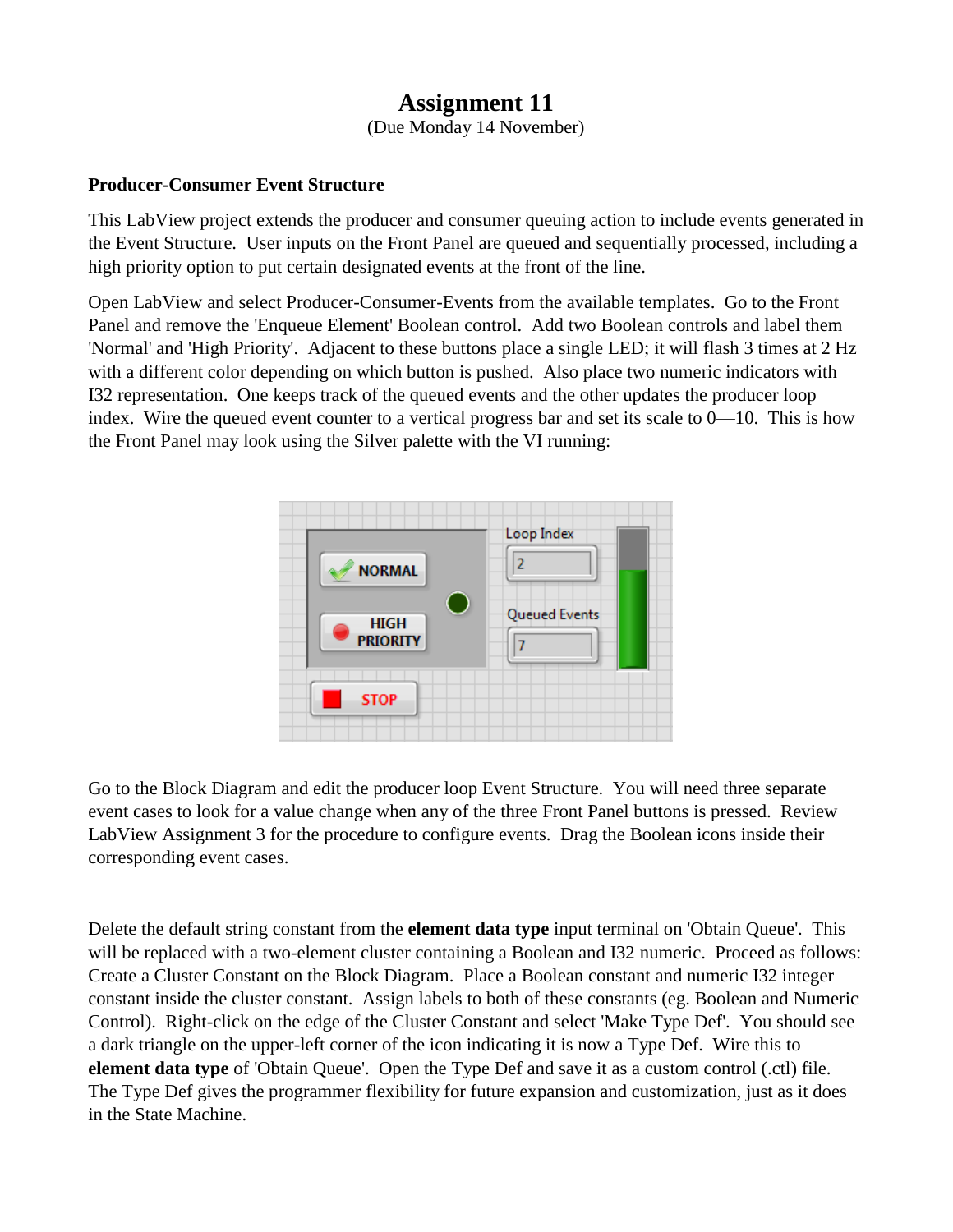Go to the Normal event case in the producer loop and insert the cluster function 'Bundle by Name'. Make a copy of the Type Def. Cluster constant, drop it in the Event Structure, and connect it to the unwired **input cluster** terminal. This explicitly defines two cluster components with names corresponding to the assigned labels. Expand the bundle function to reveal the Boolean and Numeric Control components. The event structure will write two new values into the cluster. Connect a FALSE constant to the Boolean input and the While Loop index to the numeric input. Wire the output to the **element** terminal of 'Enqueue Element'. This part of the Block Diagram should resemble the following:



Next, build the High Priority event in the producer loop. It should be configured the same as the Normal event with the following changes: i) Boolean constant is TRUE, ii) Numeric Control is a constant 999, and iii) use instead 'Enqueue Element at Opposite End' function. The latter operation will put this event at the front of the queue, i.e. high priority events get handled before the normal events in the queue. The Stop case can remain as in the template.

The consumer loop is configured similar to the consumer loop in Assignment 10. Place 'Get Queue Status' next to 'Dequeue Element' outside the Error Case Structure and wire **# of elements in queue** to the corresponding Front Panel indicators (numeric and vertical progress bar). You will have to do some re-arranging to make space. The remaining code goes inside the 'No Error' case. Since the **element** output from 'Dequeue Element' is a cluster, use the 'Unbundle by Name' function to separate the Boolean and numeric data. The numeric data shows the producer loop index or  $-999$  if the High Priority button is pressed. Insert your existing code from previous assignments to flash the LED three times (use a 500 ms Wait).

The color of the LED is set by the VI using a Property Node. Right-click on the LED icon and create a Property Node: Colors [4] and place it inside the For Loop (or While Loop if you used this instead) that generates periodic flashing. Right-click on the Property Node and select 'Change to Write'. The Property Node takes a two-element array input with each array element containing a two element cluster. One cluster defines the TRUE state colors and the second defines the FALSE state colors of the LED.

In a blank space, create a Cluster Constant. Navigate to the palette Graphics & Sound: Picture Functions and select a Color Box Constant. Place two color constants inside the Cluster Constant. Right-click on the edge of the cluster and select AutoSizing: Arrange Vertically. Next, create an Array